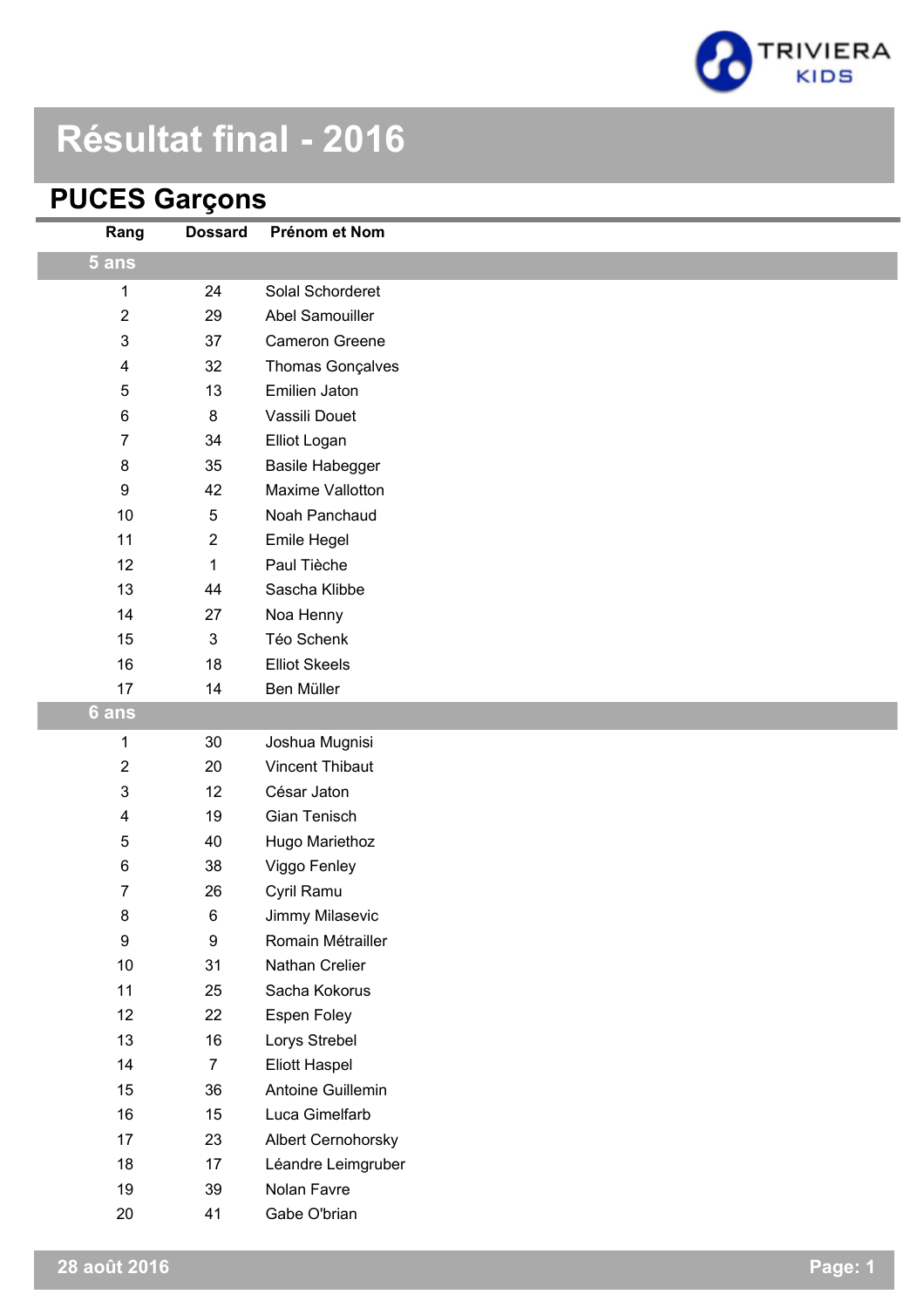## **PUCES Filles**

| Rang                    | <b>Dossard</b> | Prénom et Nom         |
|-------------------------|----------------|-----------------------|
| 5 ans                   |                |                       |
| 1                       | 65             | Emma Kamerzin         |
| $\overline{2}$          | 77             | Juie Mazzadi          |
| $\mathfrak{S}$          | 60             | Alicia Berthet        |
| $\overline{\mathbf{4}}$ | 61             | Stella Ramu           |
| 5                       | 58             | Kaelia Grieder        |
| 6                       | 68             | Solana Miedema        |
| $\overline{7}$          | 59             | Julie Pousaz          |
| 8                       | 51             | Timéa Rochat          |
| 9                       | 78             | Chloe Ney             |
| 10                      | 63             | <b>Emily Skeels</b>   |
| 6 ans                   |                |                       |
| 1                       | 55             | Victoria Carron       |
| $\overline{2}$          | 57             | Mélyne Raoux          |
| $\mathfrak{S}$          | 70             | Camille Cambresy      |
| $\overline{\mathbf{4}}$ | 76             | Nikita Meraldi        |
| 5                       | 71             | Emilia Popea          |
| $\,6$                   | 75             | Angélique Perret      |
| $\overline{7}$          | 67             | <b>Marion Darras</b>  |
| 8                       | 54             | <b>Amelie Friend</b>  |
| 9                       | 72             | <b>Flavie Goutte</b>  |
| 10                      | 62             | Carys Pritchard       |
| 11                      | 74             | Diana Banica Cerreomi |
| 12                      | 53             | Alice Boden           |
| 13                      | 69             | Julie De Koster       |
| 14                      | 66             | Méline Leroy          |
| 15                      | 73             | Justina Habegger      |
| 16                      | 52             | Nima Janet            |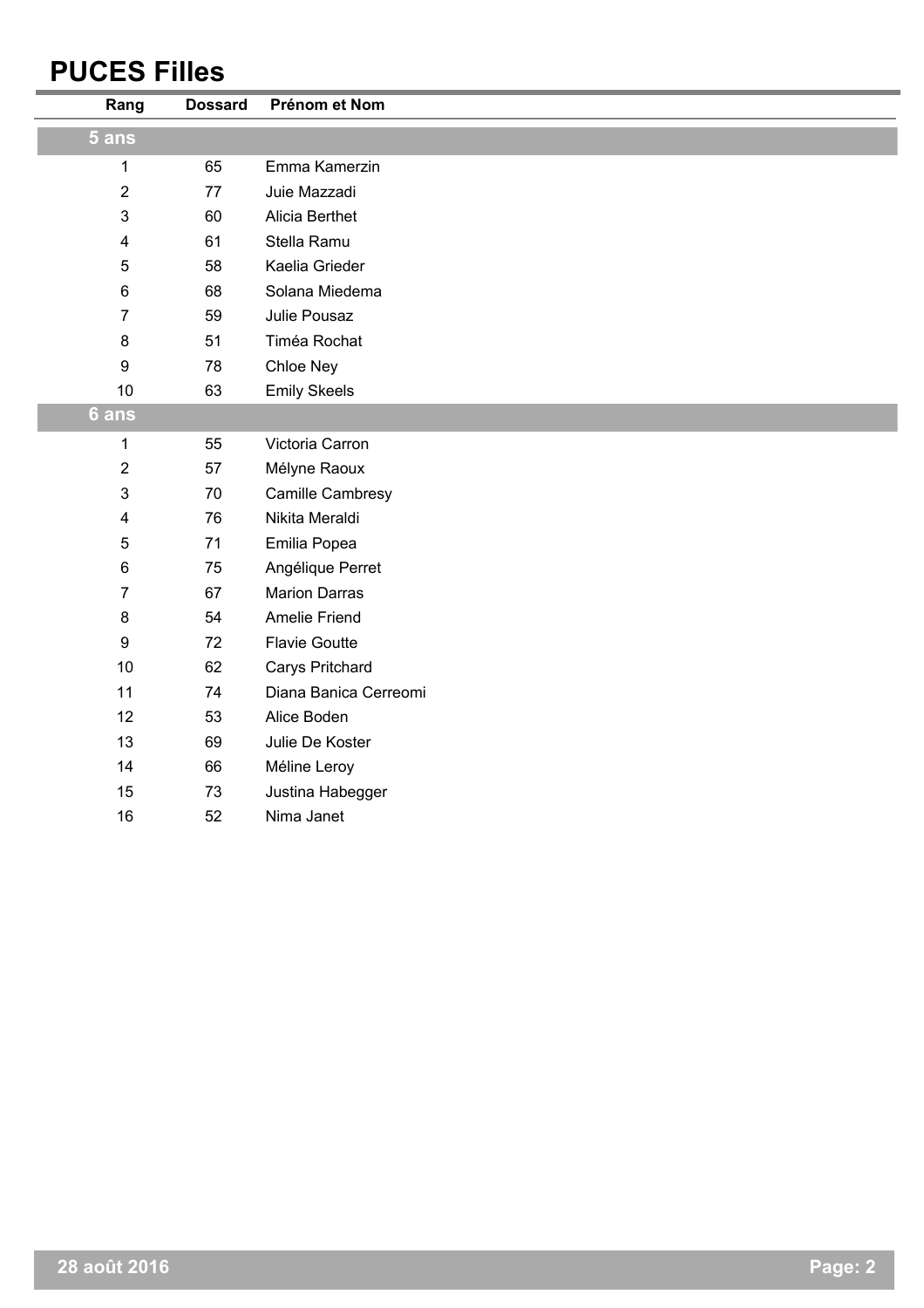## **MOUSTIQUES Garçons**

| Rang                      | <b>Dossard</b> | Prénom et Nom         |
|---------------------------|----------------|-----------------------|
| 7 ans                     |                |                       |
| 1                         | 102            | Roman Delaloye        |
| $\mathbf 2$               | 108            | <b>Timon Rignall</b>  |
| $\ensuremath{\mathsf{3}}$ | 109            | Ulysse Jaccard        |
| $\overline{\mathbf{4}}$   | 117            | Leonardo Casciana     |
| $\mathbf 5$               | 130            | Dany Schirtz          |
| 6                         | 131            | Andrew Kirkman        |
| $\overline{7}$            | 107            | Ilan Berthet          |
| 8                         | 127            | Timothe Logan         |
| $\boldsymbol{9}$          | 110            | Timeo Osinga          |
| 10                        | 104            | Kristof Schick        |
| 11                        | 118            | Hugo Flight           |
| 12                        | 119            | Loric Pfister         |
| 13                        | 124            | Hugo Ruiz             |
| 14                        | 123            | Samuel Gonçalves      |
| 15                        | 132            | Joakim Rabunal        |
| 16                        | 128            | Luca Hefti            |
| 17                        | 113            | Eric Weitzel          |
| 18                        | 103            | Evan Benlamlih        |
| 19                        | 115            | Hippolyte Samouiller  |
| 20                        | 112            | Oscar Maradan         |
| 21                        | 105            | Evan Gusarov          |
| 22                        | 106            | Lyam Chenaux          |
| 23                        | 133            | Patek Jansen          |
| 24                        | 134            | Alec Klibbe           |
| 25                        | 116            | Léonard Nahum         |
| 26                        | 101            | Louis Weinmann        |
| 27                        | 136            | Axel Ney              |
| 28                        | 111            | Noah Osinga           |
| 29                        | 121            | Jack Dixon            |
| 30                        | 120            | Valentin Gendroz      |
| 31                        | 126            | Camille Eigenmann     |
| 32                        | 135            | Morice Vianey         |
| 33                        | 125            | Max De Koster         |
| 34                        | 114            | Rayan Dib             |
| 35                        | 129            | <b>Finley Russell</b> |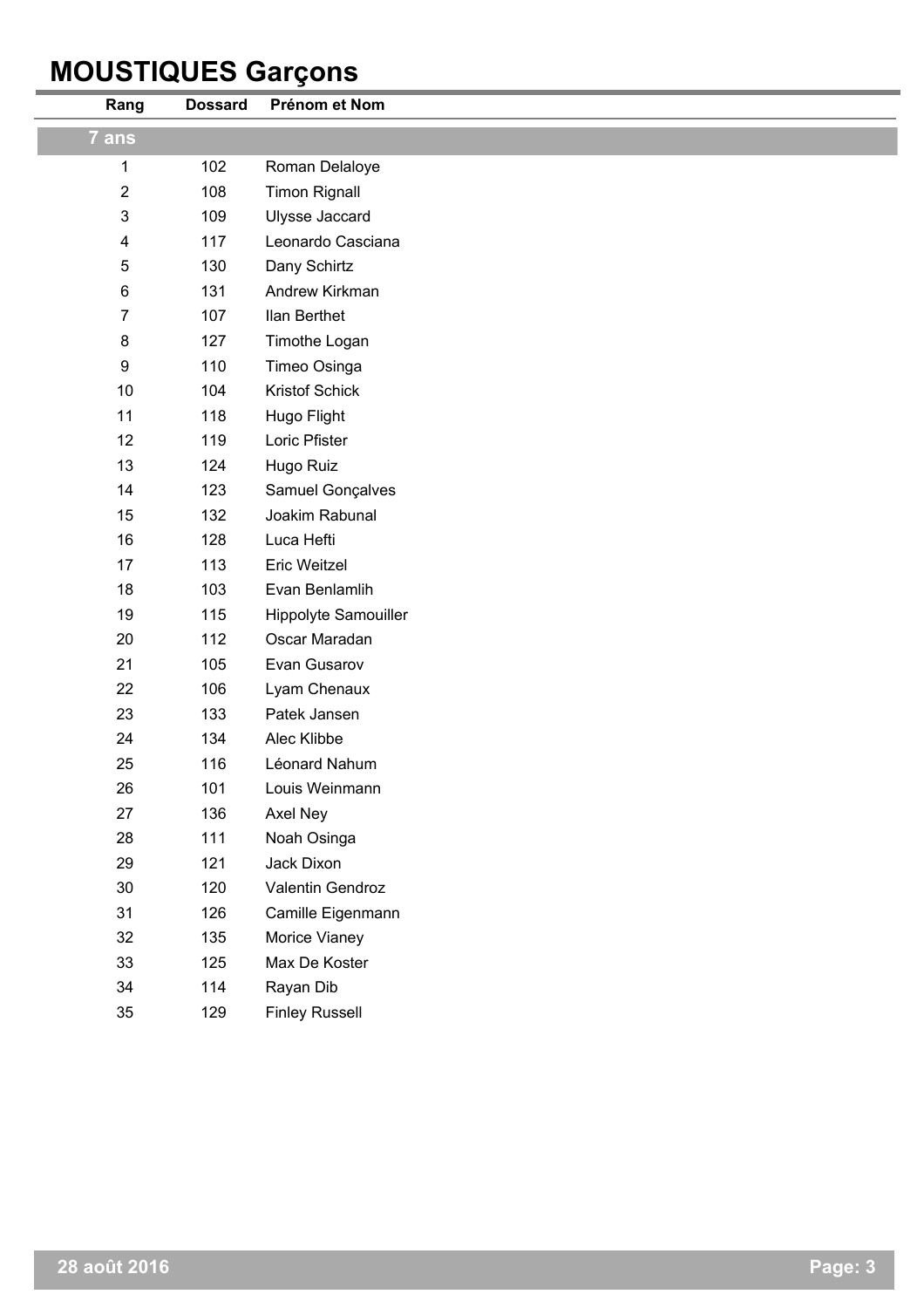## **MOUSTIQUES Filles**

i.

| Rang             | <b>Dossard</b> | Prénom et Nom            |
|------------------|----------------|--------------------------|
| 7 ans            |                |                          |
| 1                | 43             | Mathilde Currat          |
| $\overline{2}$   | 168            | Pauline Voirol           |
| $\mathfrak{S}$   | 158            | Ines Roman               |
| 4                | 170            | Julie Moret Dutruel      |
| 5                | 173            | Chiara Tirelli           |
| $\,6$            | 176            | Camillle Vallotton       |
| $\overline{7}$   | 163            | <b>Charline Marrello</b> |
| 8                | 167            | Elise Froehlich          |
| $\boldsymbol{9}$ | 161            | Romy Lepage              |
| 10               | 151            | Luna Rochat              |
| 11               | 171            | Léa Pache                |
| 12               | 162            | Lily Sandstedt Hill      |
| 13               | 155            | <b>Emilie Glayre</b>     |
| 14               | 160            | Julie Morchetti          |
| 15               | 156            | Lara Frei                |
| 16               | 159            | Ruby Bianchi             |
| 17               | 164            | Elisa Maheo              |
| 18               | 154            | Anaïa Dumoulin           |
| 19               | 172            | Celine Lopezmalo         |
| 20               | 166            | Loïse Hegel              |
| 21               | 175            | Angelina Gremion         |
| 22               | 169            | Maggie Miedema           |
| 23               | 152            | <b>Megan Hankins</b>     |
| 24               | 165            | Alia Salaun              |
| 25               | 174            | Leane Niquille           |
|                  |                |                          |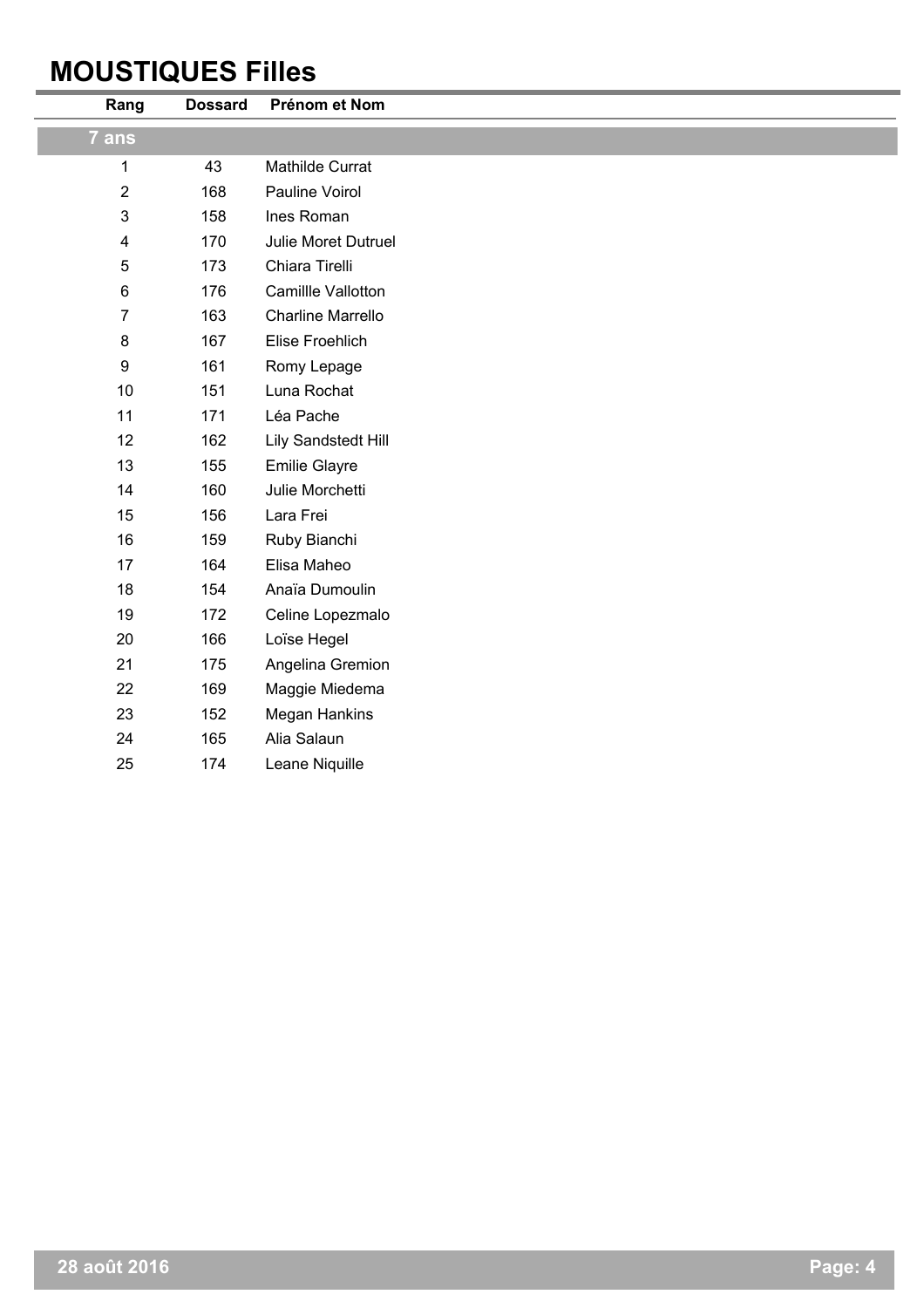# **FOURMIS Garçons**

| Rang             | <b>Dossard</b> | Prénom et Nom              |
|------------------|----------------|----------------------------|
| 8 ans            |                |                            |
| 1                | 213            | Kerwan Dunand              |
| $\sqrt{2}$       | 248            | Théotime Popea             |
| $\mathfrak{B}$   | 206            | Jules Carron               |
| 4                | 504            | Hugo Mazzadi               |
| 5                | 215            | Dylan Poletti              |
| $\,6$            | 249            | <b>Marius Fourets</b>      |
| $\overline{7}$   | 234            | Oscar Flight               |
| 8                | 226            | Marwan Cohen               |
| $\boldsymbol{9}$ | 204            | <b>Tristan Friend</b>      |
| 10               | 212            | Marc Gimelfarb             |
| 11               | 220            | Achille Bossart            |
| 12               | 231            | Kevin Hamelin              |
| 13               | 225            | Jason Aké                  |
| 14               | 230            | Jesper Pritchard           |
| 15               | 503            | Loan Perron                |
| 16               | 243            | Maxime Voirol              |
| 17               | 505            | Nelio Alba                 |
| 18               | 507            | <b>Marley Smidth Kumer</b> |
| 19               | 209            | Malik Milasevic            |
| 20               | 211            | Arthur Jaton               |
| 21               | 235            | Louis Schattner            |
| 22               | 224            | Simon Ramboux              |
| 9 ans            |                |                            |
| 1                | 219            | Emrys Oberholzer           |
| $\overline{2}$   | 205            | <b>Florian Bersot</b>      |
| 3                | 217            | Evan Kokorus               |
| 4                | 207            | Guillaume Carron           |
| $\sqrt{5}$       | 246            | Nathan Cambresy            |
| $\,6$            | 203            | Etienne Meyer              |
| 7                | 241            | Romain Dutruel             |
| $\bf 8$          | 208            | Alexandre Studer           |
| $\boldsymbol{9}$ | 238            | Anton Dmitrevski           |
| 10               | 221            | Léon Maradan               |
| 11               | 502            | John Kirkman               |
| 12               | 216            | Yenge Diangitukwa          |
| 13               | 237            | Louis Bauer                |
| 14               | 223            | Liam Henny                 |
| 15               | 236            | Lucien Froehlich           |
| 16               | 222            | Nicola Vial                |
| 17               | 245            | Hugo Marti                 |
| 18               | 210            | Cédric Borda               |
| 19               | 232            | Alexis Salaun              |
| 20               | 201            | <b>Olivier Molyneaux</b>   |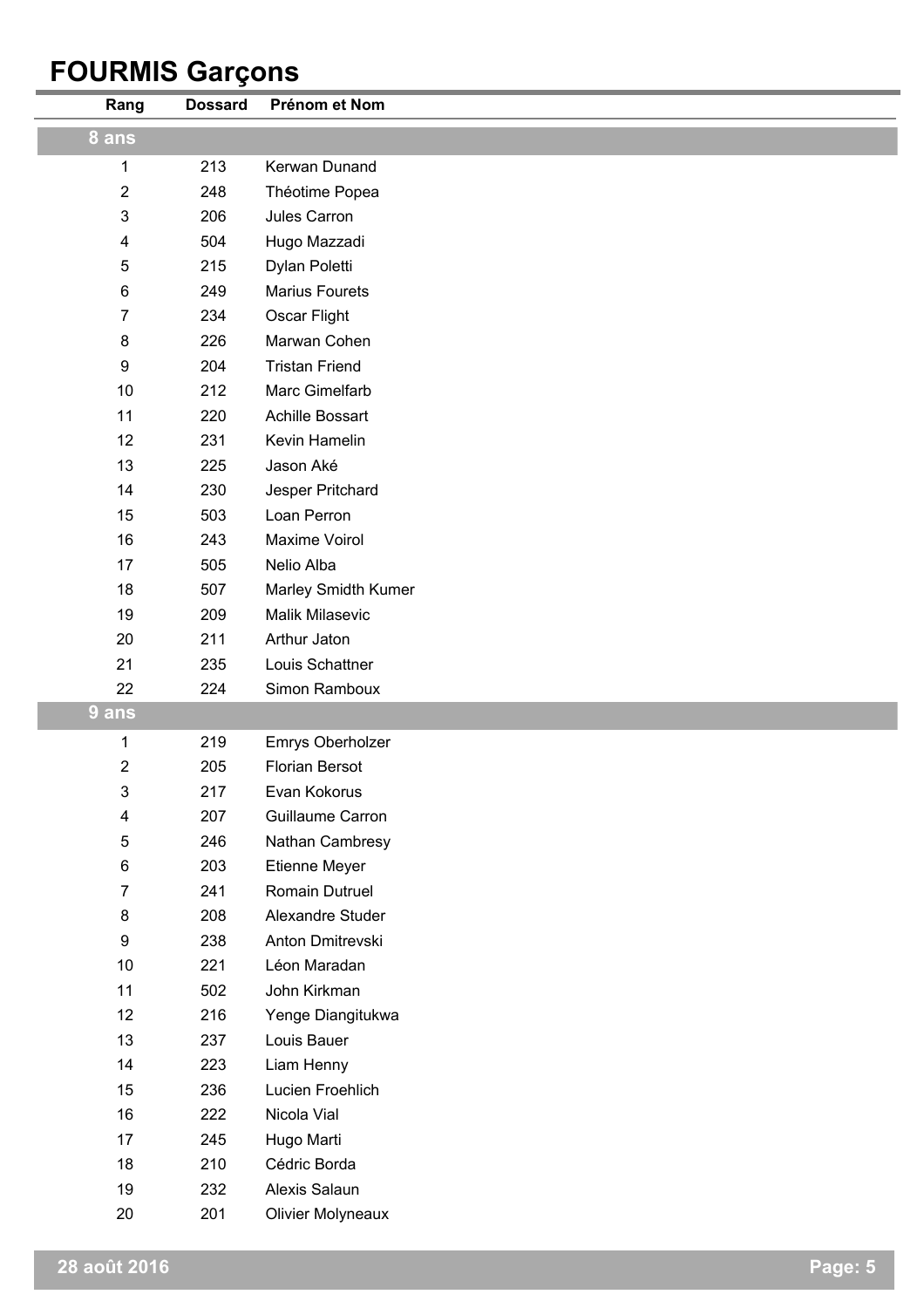## **FOURMIS Garçons**

| Rang | <b>Dossard</b> | Prénom et Nom               |
|------|----------------|-----------------------------|
| 21   | 229            | Thomas Beti                 |
| 22   | 214            | Loris Bianchi               |
| 23   | 202            | Fynn Kyriel                 |
| 24   | 239            | Ethan Leroy                 |
| 25   | 501            | Chayan Borrelli             |
| 26   | 240            | Simon Darras                |
| 27   | 233            | Theo Clausen                |
| 28   | 242            | <b>Mathias Gonçalves</b>    |
| 29   | 227            | Vadim Lepage                |
| 30   | 247            | <b>William Botterill</b>    |
| 31   | 228            | <b>Miles Sandstedt Hill</b> |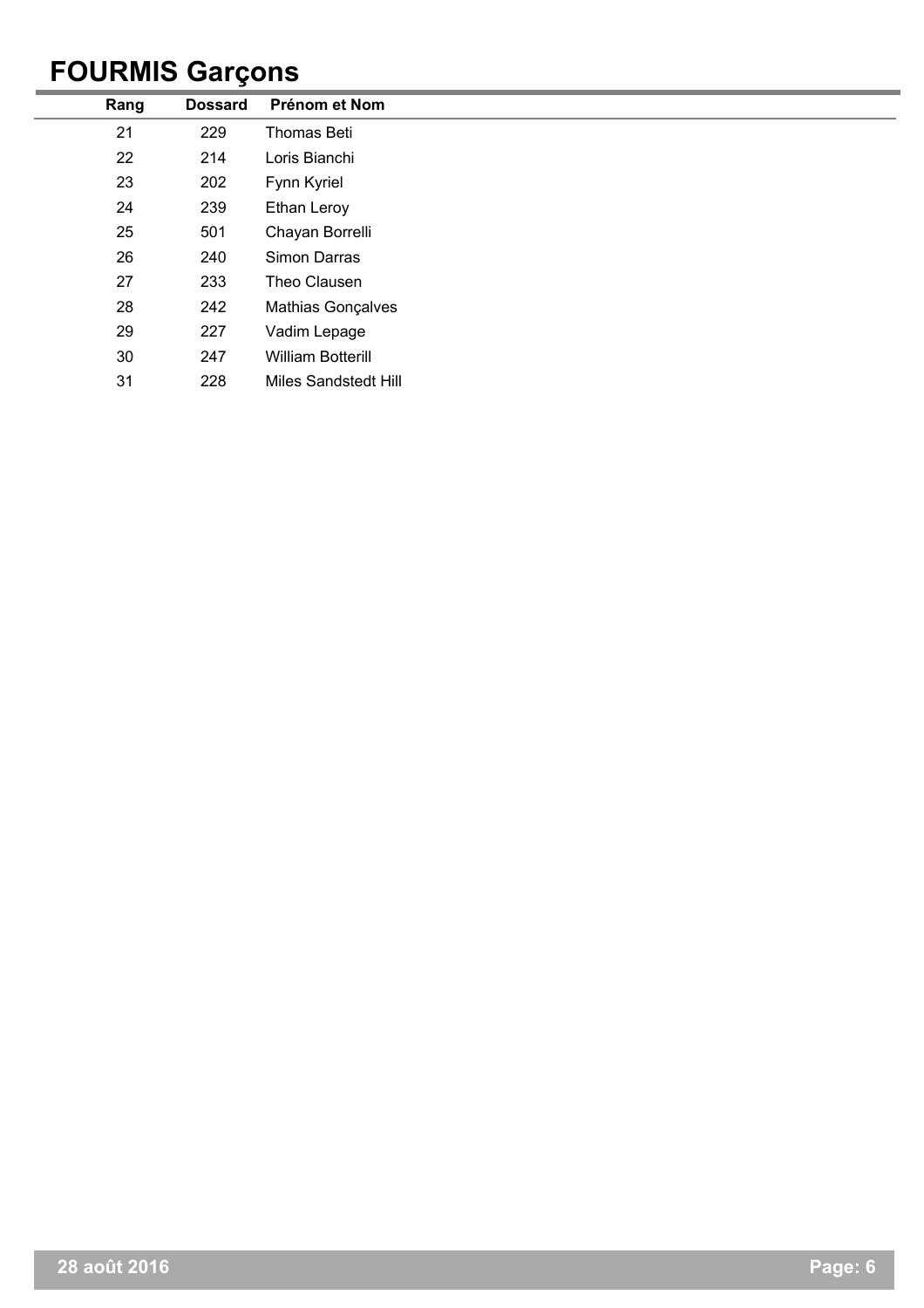## **FOURMIS Filles**

| Rang             | <b>Dossard</b> | Prénom et Nom         |
|------------------|----------------|-----------------------|
| 8 ans            |                |                       |
| 1                | 264            | Giulia Zenklusen      |
| $\sqrt{2}$       | 269            | <b>Marine Nicolas</b> |
| 3                | 266            | Amélie Mansfield      |
| 4                | 259            | Alizée Guegi          |
| $\sqrt{5}$       | 272            | Manon Irrausch        |
| 6                | 257            | Kiara Rölli           |
| 7                | 274            | Svea Lain             |
| $\bf 8$          | 271            | Lena Wegener          |
| $\boldsymbol{9}$ | 254            | <b>Charlotte Reed</b> |
| 10               | 268            | Chloé Mercier         |
| 11               | 285            | Eva Tsiberkina        |
| 12               | 287            | Isabelle Lain         |
| 9 ans            |                |                       |
| 1                | 252            | Aliyah Abetel         |
| $\sqrt{2}$       | 256            | Malya Chenaux         |
| 3                | 260            | Annika Frei           |
| 4                | 267            | Maeva Descoeudres     |
| $\sqrt{5}$       | 261            | Mila Blanchard        |
| 6                | 262            | Citlalli Lopezmalo    |
| 7                | 278            | Ellyn Crelier         |
| $\bf 8$          | 263            | Mathilde Jaccard      |
| $\boldsymbol{9}$ | 288            | Eva Roman             |
| 10               | 270            | Livia Casciana        |
| 11               | 253            | Kiera Mcarthur        |
| 12               | 284            | Justine Hefti         |
| 13               | 251            | Chenoa Rochat         |
| 14               | 273            | Zoéline Pfister       |
| 15               | 279            | Elia Ruiz             |
| 16               | 277            | Zoe Mugnisi           |
| 17               | 280            | Alix Eigenmann        |
| 18               | 276            | Ottavia Marzolini     |
| 19               | 283            | Amethys Dos Santos    |
| 20               | 281            | Maïka Favre           |
| 21               | 282            | Eva Favre             |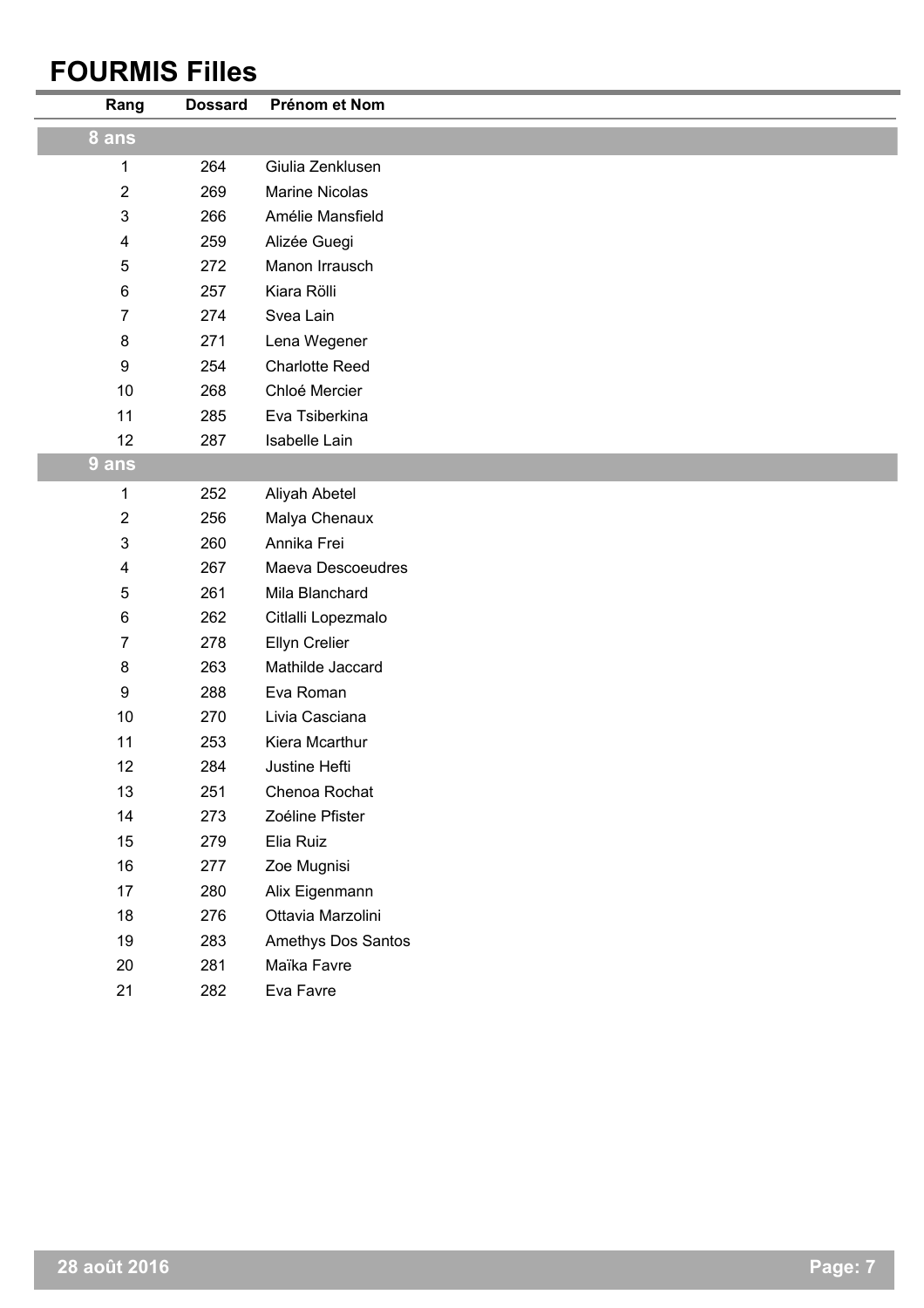# **GRILLONS Garçons**

| Rang             | <b>Dossard</b> | Prénom et Nom           |
|------------------|----------------|-------------------------|
| $10$ ans         |                |                         |
| 1                | 341            | Julien Tirelli          |
| $\overline{2}$   | 304            | <b>Ethan Ruffieux</b>   |
| 3                | 302            | Néhémie Dumoulin        |
| 4                | 326            | Oscar Marrello          |
| 5                | 335            | <b>Tim Girardet</b>     |
| 6                | 332            | <b>Giulian Perron</b>   |
| 7                | 316            | Julian Andereggen       |
| 8                | 338            | Mathéo Moschetti-g      |
| 9                | 331            | Cyril Bollmann          |
| 10               | 336            | Maxime Eigenmann        |
| 11               | 339            | Julien Fauchereau       |
| 12               | 317            | <b>Thomas Edge</b>      |
| 13               | 303            | Sam Callinswood         |
| 14               | 310            | Max Barani              |
| 15               | 314            | Hugo Carro              |
| 16               | 323            | Luca Bianchi            |
| 17               | 333            | Nathan Christin         |
| 18               | 506            | Damien Millius          |
| 19               | 337            | Raphaël Camandona       |
| 20               | 325            | Noam Dib                |
| 11 ans           |                |                         |
| 1                | 318            | Léo Maeder              |
| 2                | 322            | James Dale              |
| 3                | 315            | Romain Chuard           |
| 4                | 307            | Lucas Oliveira          |
| 5                | 328            | Nicolas Irrausch        |
| 6                | 343            | Joris Leiser            |
| 7                | 324            | Solan Oberholzer        |
| 8                | 342            | Finn Biffiger           |
| $\boldsymbol{9}$ | 327            | Loïc Demierre           |
| 10               | 309            | Gaétan Pury             |
| 11               | 305            | Nicolas Studer          |
| 12               | 312            | Jonas Frei              |
| 13               | 344            | Loris Puenzieux         |
| 14               | 306            | Adrien Borda            |
| 15               | 321            | Romain Billaud          |
| 16               | 311            | Sam Aebischer           |
| 17               | 329            | <b>Corentin Pfister</b> |
| 18               | 319            | Anthony Pellé           |
| 19               | 301            | Aidan Hankins           |
| 20               | 308            | Jonathan Gou Gomez      |
| 21               | 334            | Luca Girardet           |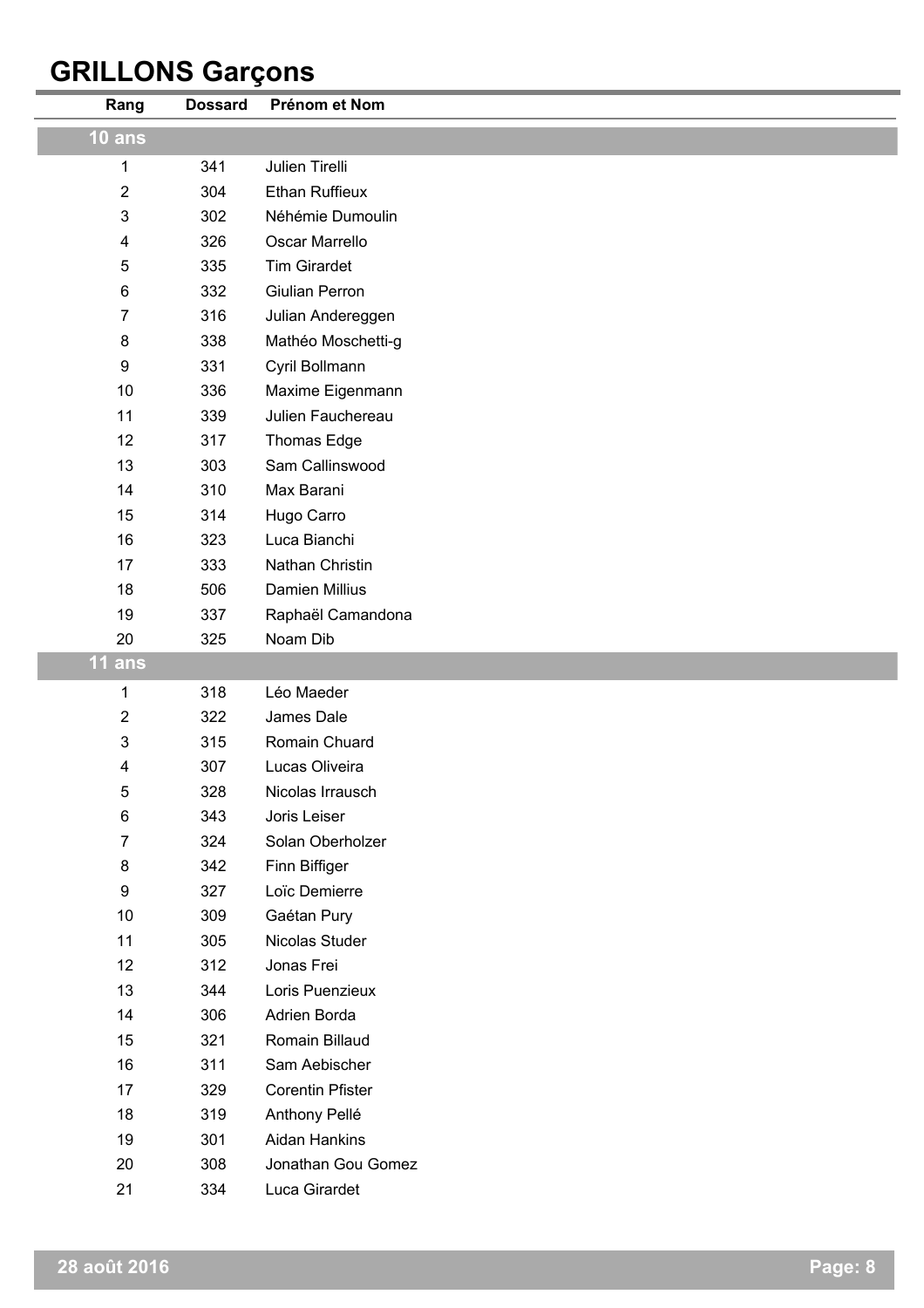## **GRILLONS Filles**

| Rang                    | <b>Dossard</b> | Prénom et Nom                |
|-------------------------|----------------|------------------------------|
| $10$ ans                |                |                              |
| $\mathbf 1$             | 356            | Amélie Gorka                 |
| $\boldsymbol{2}$        | 352            | <b>Elise Currat</b>          |
| $\mathfrak{B}$          | 384            | Laurine Nicolas              |
| 4                       | 380            | Emma Descoeudres             |
| 5                       | 376            | Alessandra Mansfield         |
| $\,6$                   | 358            | Léna Schenk                  |
| $\overline{7}$          | 365            | Eléa Mehmetaj                |
| $\bf 8$                 | 353            | Clémence Devaux              |
| $\boldsymbol{9}$        | 374            | Lydia Dale                   |
| 10                      | 381            | Mona Cohen                   |
| 11                      | 366            | Aileen Schmid                |
| 12                      | 354            | Manon Meyer                  |
| 13                      | 370            | <b>Flavie Chuard</b>         |
| 14                      | 369            | Julia Balthasar              |
| 15                      | 367            | Camille Jaton                |
| 16                      | 360            | <b>Orlane Portier</b>        |
| 17                      | 361            | Méline Guex                  |
| 18                      | 364            | Katherine Powell             |
| 19                      | 286            | <b>Chloe Millius</b>         |
| 20                      | 389            | Alexia Perotti               |
| 21                      | 383            | <b>Blanka Sandstedt Hill</b> |
| 22                      | 388            | Annette Doucet               |
| $11$ ans                |                |                              |
| $\mathbf 1$             | 373            | Claire Beauvir               |
| $\boldsymbol{2}$        | 372            | Sarah Bianchi                |
| 3                       | 357            | Juliette Reed                |
| $\overline{\mathbf{4}}$ | 391            | Celia Gigaud                 |
| $\mathbf 5$             | 387            | Flora Ruiz                   |
| 6                       | 368            | Maisy Redding                |
| $\overline{7}$          | 377            | Laly Fort                    |
| $\bf 8$                 | 375            | Emma Wicht                   |
| $\boldsymbol{9}$        | 386            | Célia Crelier                |
| 10                      | 385            | Annika Wegener               |
| 11                      | 363            | Lucie Progin                 |
| 12                      | 359            | Natasza Bunoan               |
| 13                      | 378            | Maurane Morchetti            |
| 14                      | 351            | Malia Prior                  |
| 15                      | 362            | Léana Guex                   |
| 16                      | 390            | Amalie Trayfoot              |
| 17                      | 355            | Sophie Mcarthur              |
| 18                      | 379            | Lisa Neronova                |
| 19                      | 392            | Maeva Alba                   |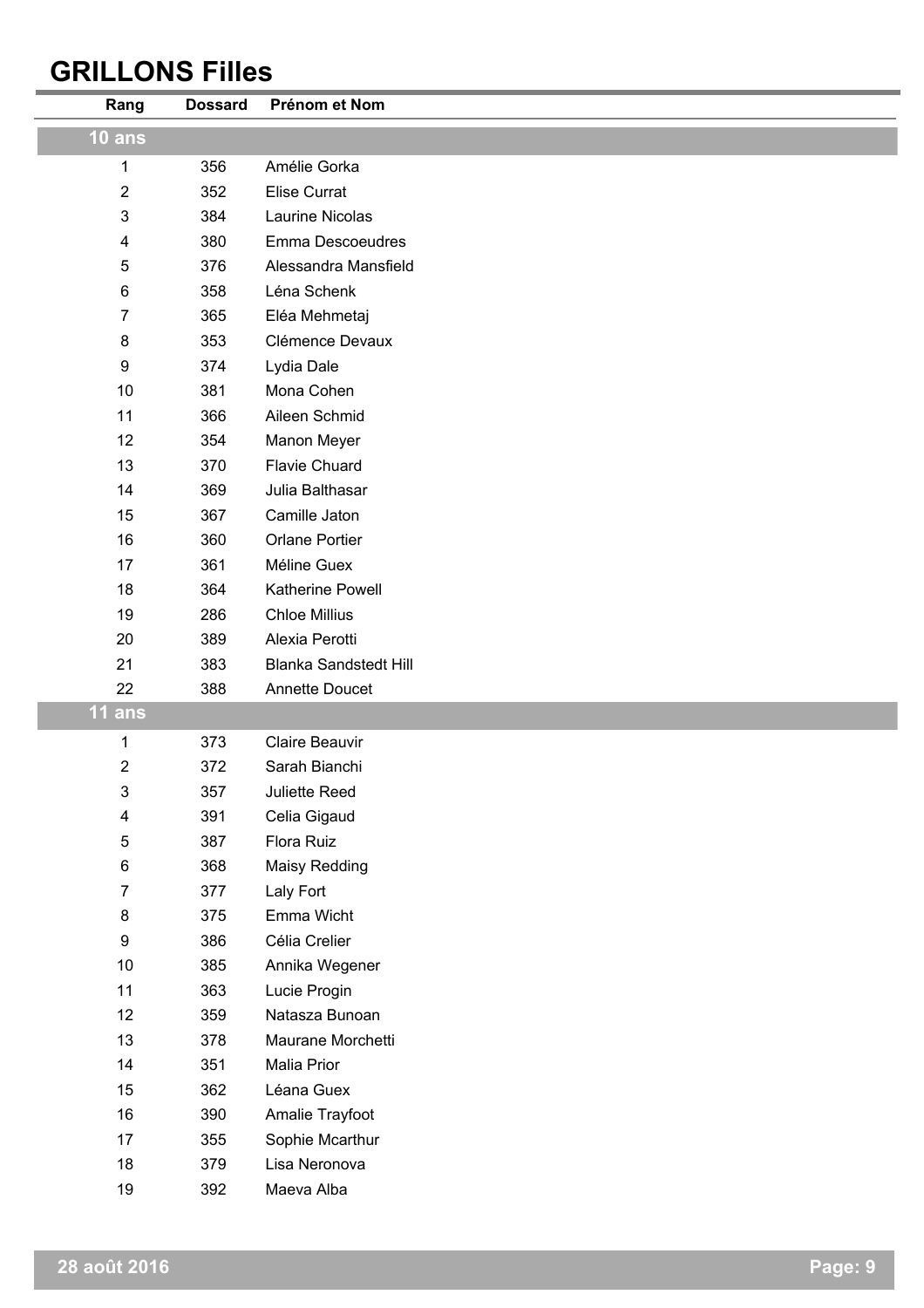## **SAUTERELLES Garçons**

| Rang                    | <b>Dossard</b> | Prénom et Nom             |
|-------------------------|----------------|---------------------------|
| 12 ans                  |                |                           |
| 1                       | 406            | Killian Dunand            |
| $\overline{2}$          | 401            | Killian Vuadens           |
| 3                       | 420            | Quentin Mariaux           |
| 4                       | 404            | Félix Burkhalter          |
| 5                       | 410            | <b>Matteo Descoeudres</b> |
| 6                       | 415            | Thomas Kamerzin           |
| $\overline{7}$          | 407            | Fares Zarrouk             |
| 8                       | 413            | <b>Charles Bauer</b>      |
| 9                       | 414            | Theo Kirchhofer           |
| $13$ ans                |                |                           |
| 1                       | 408            | <b>Thomas Beauvir</b>     |
| $\overline{\mathbf{c}}$ | 411            | Jeremi Rod                |
| 3                       | 412            | Samuel Stark              |
| 4                       | 421            | Lionel Biffiger           |
| 5                       | 419            | Ruben Dacosta             |
| $\,6\,$                 | 405            | Ziad Mehmetaj             |
| $\overline{7}$          | 418            | Colin Salamin             |
| 8                       | 409            | Loïc Billaud              |
| 9                       | 402            | Arno Prior                |
| 10                      | 417            | Maël Christin             |
|                         |                |                           |